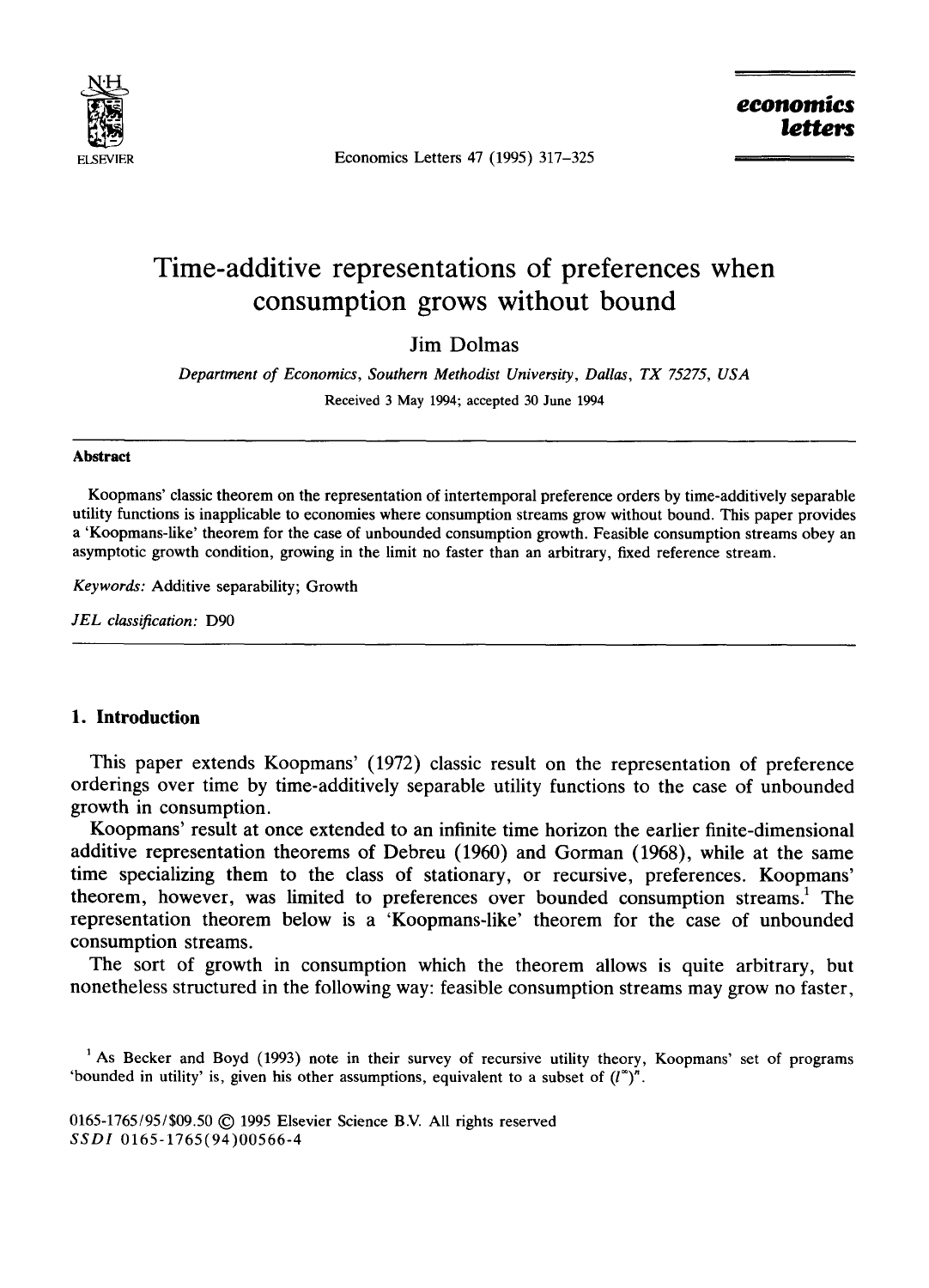asymptotically, than a fixed reference stream. Behavior of the reference stream itself *is*  arbitrary, modulo the restriction that it be bounded away from zero.<sup>2</sup>

I also provide a simple representation result for more structured environments, when the reference stream grows in a balanced way, and preferences are homothetic.

# **2. Preliminaries**

## *2.1. Preference orders and utility representations*

Let  $\ge$  denote a complete, transitive binary relation on some consumption set E. For two programs X and Y in E, the relationship  $X > Y$  is understood to mean that X is weakly preferred to Y. The preference order  $\geq$  is said to have a *utility representation* if there exists a function  $U: E \to R$  such that for all  $X, Y \in E$ ,  $X \geq Y$  if and only if  $U(X) \geq U(Y)$ .

We seek conditions under which a preference order over an infinite time horizon has a utility representation of the time-additively separable form. By a 'time-additively separable,' or T.A.S., representation of preferences, we mean a utility function of the form

$$
\sum_{t=1}^{\infty} \delta^{t-1} u(x_t) ,
$$

where x, denotes consumption in period t. The function  $u$  is variously referred to as the 'felicity function', 'momentary utility function' or 'subutility function'; the parameter  $\delta > 0$  is the discount factor, with  $\delta$  < 1 reflecting a preference for advanced timing of consumption. A T.A.S. utility function is thus completely described by the pair  $(u, \delta)$ .

Obviously, a T.A.S. representation will only be possible when the consumption set  $E$  can be expressed as a subset of a countable product of identical 'factor spaces'. The next subsection considers the sort of consumption sets we will employ.

### *2.2. The consumption set*

Denote by  $s^n$  the space of all sequences of real *n*-vectors-i.e. the Cartesian product of infinitely many copies of R<sup>n</sup>. If  $X \in S^n$ , then  $X = (x_1, x_2, x_3, \ldots)$ , where  $x_i =$  $(x_1, x_2, \ldots, x_n) \in \mathbb{R}^n$  for all t. With few exceptions, sequences in  $s^n$  will be denoted by upper-case letters, and their components by lower-case letters. The number  $x_{it}$  denotes an amount of the *i*th good available for consumption in the *t*th period. For X,  $Y \in S^n$ , say that  $X \geq Y$  if and only if  $x_i \geq y_i$  for all  $t = 1, 2, \ldots$ , where  $x_i \geq y_i$  has the standard interpretation for vectors in  $R^n$ . We also define the relation  $X \ge Y$  if and only if  $x_{ij} > y_{ij}$  for every i and t. A sequence X is *strictly positive* if  $X \ge 0$ .

Let  $\omega$  be an element of s<sup>"</sup>. Consider the set

$$
A(\omega) = \{X \in s^n : \exists \lambda \geq 0 \text{ with } |X| \leq \lambda |\omega| \}.
$$

<sup>2</sup> Since *decaying* economies pose no great problems for additive representations, I do not think that this is a serious drawback.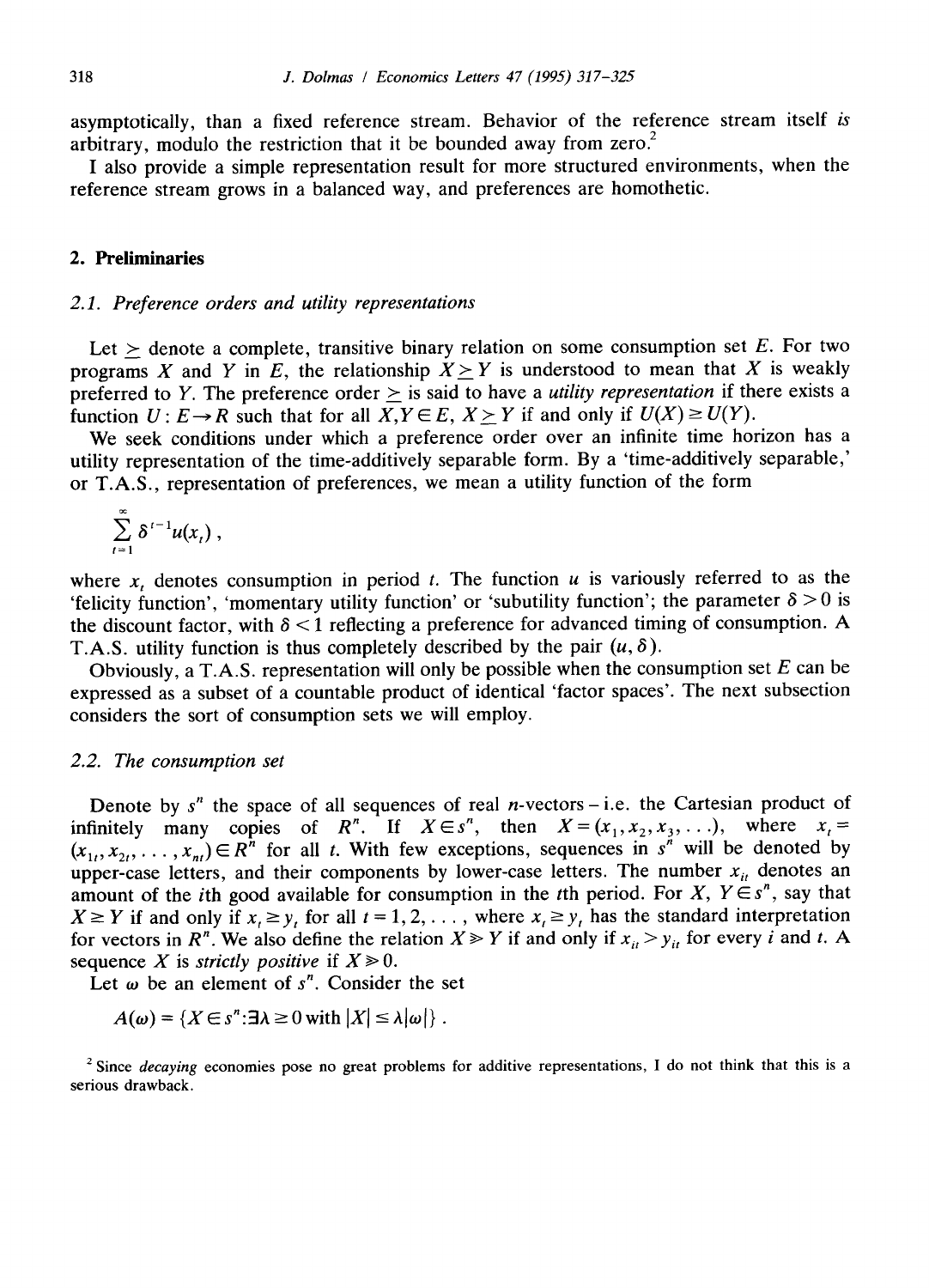$A(\omega)$  is the set of programs in *s<sup>n</sup>* which asymptotically grow no faster than  $\omega$ <sup>3</sup>. For  $\omega \ge 0$ , define the  $\omega$ -weighted norm of a vector  $X \in S^n$  by

$$
||X||_{\omega} = \sup_{i,t} \{ |x_{it}|/\omega_{it} \}.
$$

 $A(\omega)$  is then precisely the set of programs in s<sup>n</sup> satisfying  $||X||_{\omega} < \infty$ . When equipped with this norm,  $A(\omega)$  is isometrically isomorphic to  $(l^{\infty})^n$  – the space of bounded sequences of real n-vectors – endowed with the sup-norm. The isometry here is  $\phi$ :  $A(\omega) \rightarrow (l^{\infty})^n$  defined by  $(\phi(X))_{ii} = x_{ii}/\omega_{ii}$ .

The consumption sets for the two theorems in this paper are both taken to be the non-negative orthant  $A(\omega)^+$  of some  $A(\omega)$  generated by an  $\omega$  which is bounded away from zero by a strictly positive constant program.<sup>4</sup> In Theorem 1 we further assume that  $\omega$  displays growth at a constant rate. In the main theorem, Theorem 2, all we assume is boundedness away from zero, as described. Modulo this restriction,  $\omega$  may behave arbitrarily, both over time and across commodities. In particular, it may grow without bound. The restriction that  $\omega$ be bounded away from zero is needed to guarantee the existence of nontrivial constant programs. In this respect, it is actually stronger than necessary; it is enough that for some good *i*,  $\liminf \{\omega_{i}\} > 0$ .

Note that when  $\omega$  is actually equal to a strictly positive constant program – for example,  $\omega = (e, e, e, \ldots)$  where  $e = (1, 1, \ldots, 1)$  - then  $A(\omega)$  is simply  $(l^{\omega})^n$ . Thus, Koopmans' theorem can be viewed as applying to sets  $A(\omega)$ , where  $\omega$  is constant and strictly positive.<sup>5</sup>

Specific applications will generally dictate a choice of  $\omega$  -for example,  $\omega$  might be the path of pure accumulation in an optimal growth model or the social endowment in an exchange economy.<sup>6</sup> In either case, the representation theorem will apply on every consumption path relevant to the aggregate economy.

For convenience, we will typically denote the consumption sets by  $E$ .

## *2.3. Some notation*

For  $x \in \mathbb{R}^n$  and  $X \in \mathbb{E}$ , the notation  $(x, X)$  is shorthand for that program in E whose first component is equal to x and whose subsequent components are given by  $X - i.e.$  if  $X =$  $(x_1, x_2, \ldots)$ , then  $(x, X)$  denotes the program  $Y = (y_1, y_2, \ldots) \in E$ , where  $y_1 = x$ ,  $y_2 = x_1$ ,  $y_3 = x_2$ , and so on. We denote by S and  $\pi$  the *shift* and *projection* operators, respectively. The shift operator acts on an element of  $E$  by deleting its first component and shifting all other components 'to the left' one place - i.e.  $(SX)_t = x_{t+1}$ . The projection simply takes the first component  $x_1$  of a program X into R", so that  $\pi X = x_1 \in R$ ". The notation S" denotes the k-fold application of the shift operator-so that  $(S^*X)_t = x_{t+k}$ -while  $\pi_k$  denotes the

<sup>3</sup> In other words,  $A(\omega)$  is the Riesz ideal in s<sup>n</sup> generated by  $\omega$ . See Aliprantis et al. (1990).

 $<sup>5</sup>$  An observation made by Becker and Boyd (1993).</sup>

<sup>&</sup>lt;sup>4</sup> A constant program here is one for which  $\omega$ , =  $\omega$ , for all t and s. It is not necessarily one for which all components - the  $\omega_{it}$ 's - are identical.

<sup>&</sup>lt;sup>6</sup> Aliprantis et al. (1990) give examples where  $\omega$  is the aggregate endowment of an exchange economy, as does Becker (1991).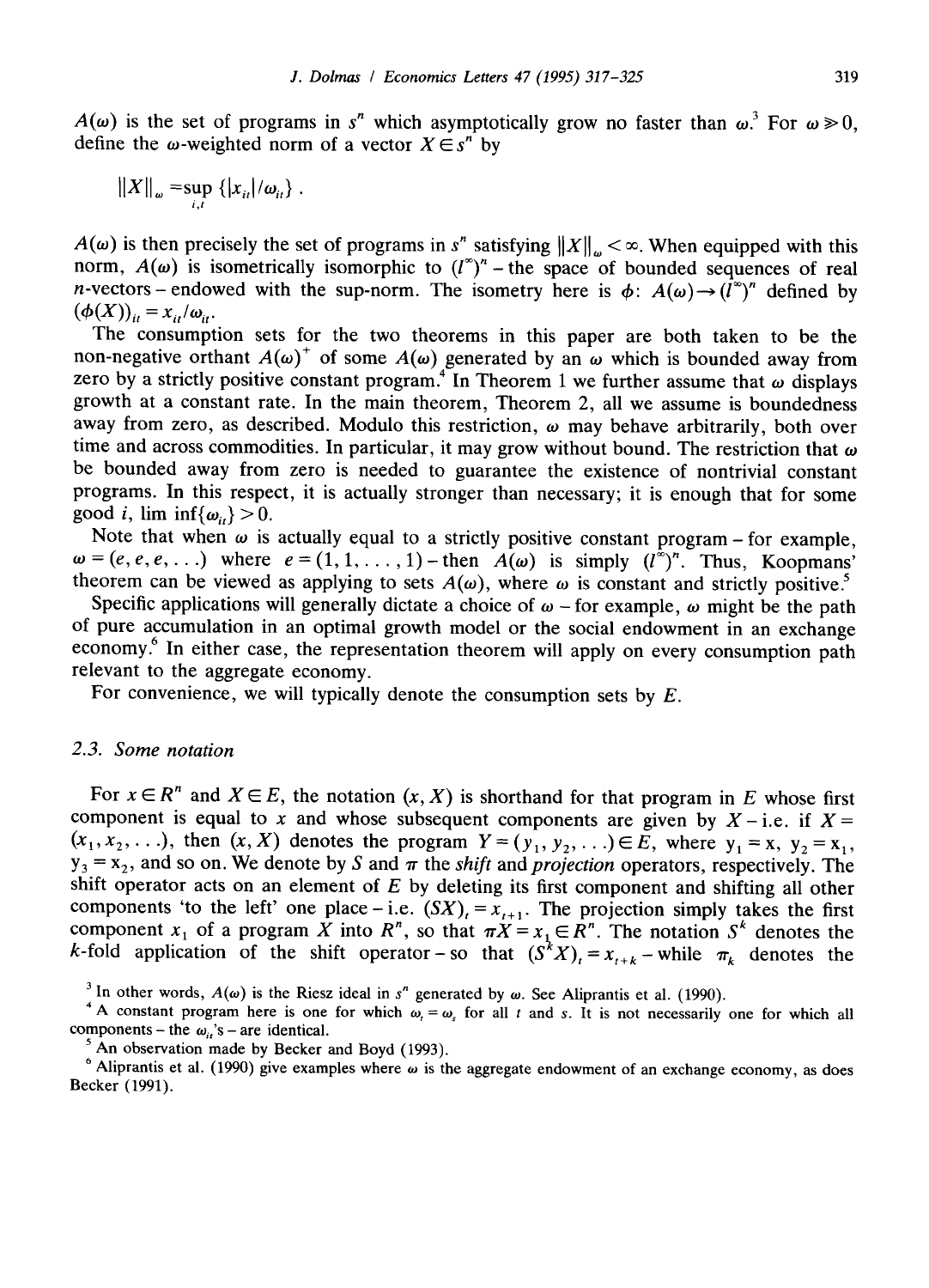projection of the first k components of a program onto  $(R^n)^k$ . If  $SX = X -$  in other words, if X is a constant program  $- S$ 's which would otherwise appear will be suppressed.

## **3. Assumptions**

Koopmans' (1972) representation theorem showed that the following five assumptions on a preference order  $>$  guarantee the existence of a T.A.S. representation  $(u, \delta)$  when the consumption set is  $E = (l^{\infty})^n$ . Looking ahead, we state them for the general case  $E = A(\omega)^+$ for some  $\omega \ge 0$ :

(A1) *Continuity.*  $\geq$  is  $\omega$ -norm continuous on  $E$ -the sets  $\{X \in E : X \geq Y\}$  and  $\{X \in E : X \geq Y\}$  $E: Y \geq X$  are  $\omega$ -norm closed for every  $Y \in E$ .

(A2) *Stationarity.* For all x, X and X',  $(x, X) > (x, X')$  if and only if  $X > X'$ .

(A3) *Independence*. For all x, x', X and X',  $(x, X) > (x', X)$  if and only if  $(x, X') > (x'X')$ . Also, for all x, x', y, y', X and X',  $(x, y, X) \ge (x', y', X)$  if and only if  $(x, y, X') > (x', y', X')$ .

(A4) *Sensitivity*. There exists an x and X such that  $X > (x, SX)$ .

(A5) *K*-monotonicity. *X*,  $Y \in E$  and  $(\pi_k X, S^k Y) \geq (\pi_{k-1} X, S^{k-1} Y)$  for  $k = 1, 2...$  implies  $X > Y$ <sup>7</sup>

According to standard additive representation theorems a preference order defined on a *separable* consumption set which satisfies the first *four* of these axioms will have an additive utility representation which is unique up to an affine transformation. The stationarity assumption (A2) will further guarantee that the utility function is of the fixed-discount-factor T.A.S. form. The program space  $E$ , when endowed with the  $\omega$ -norm topology, is not separable however, and hence the standard results cannot be applied directly.<sup>8</sup> This is even the case in Koopmans' treatment on  $(l^{\infty})^n$  – hence Koopmans' use of K-monotonicity (A5). The statement of the K-monotonicity assumption above is less than transparent. In words, what it says is that if sequentially replacing the components of a program Y with those of a program X leads to a sequence of (weak) improvements, then  $X$  itself must be weakly preferred to  $Y$ .

One can easily imagine preference orders which satisfy Koopmans' assumptions, hence have time-additive representations, over a restricted domain of bounded sequences, yet fail to be time-additive when unbounded sequences are allowed. As an example, suppose the consump-

<sup>7</sup> Koopmans referred to this property of preferences as 'monotonicity'. Given that I assume a limited form of monotonicity of preferences in the more traditional sense- and for want of a better name- I chose to refer to Koopmans' 'monotonicity' as K-monotonicity, and the 'monotonicity' of assumption (A6) as 'limited monotonicity'.

 $8^{8}A(\omega)^{+}$  with the  $\omega$ -norm is not separable for the same reasons  $I^{\infty}$  with the sup-norm is not separable.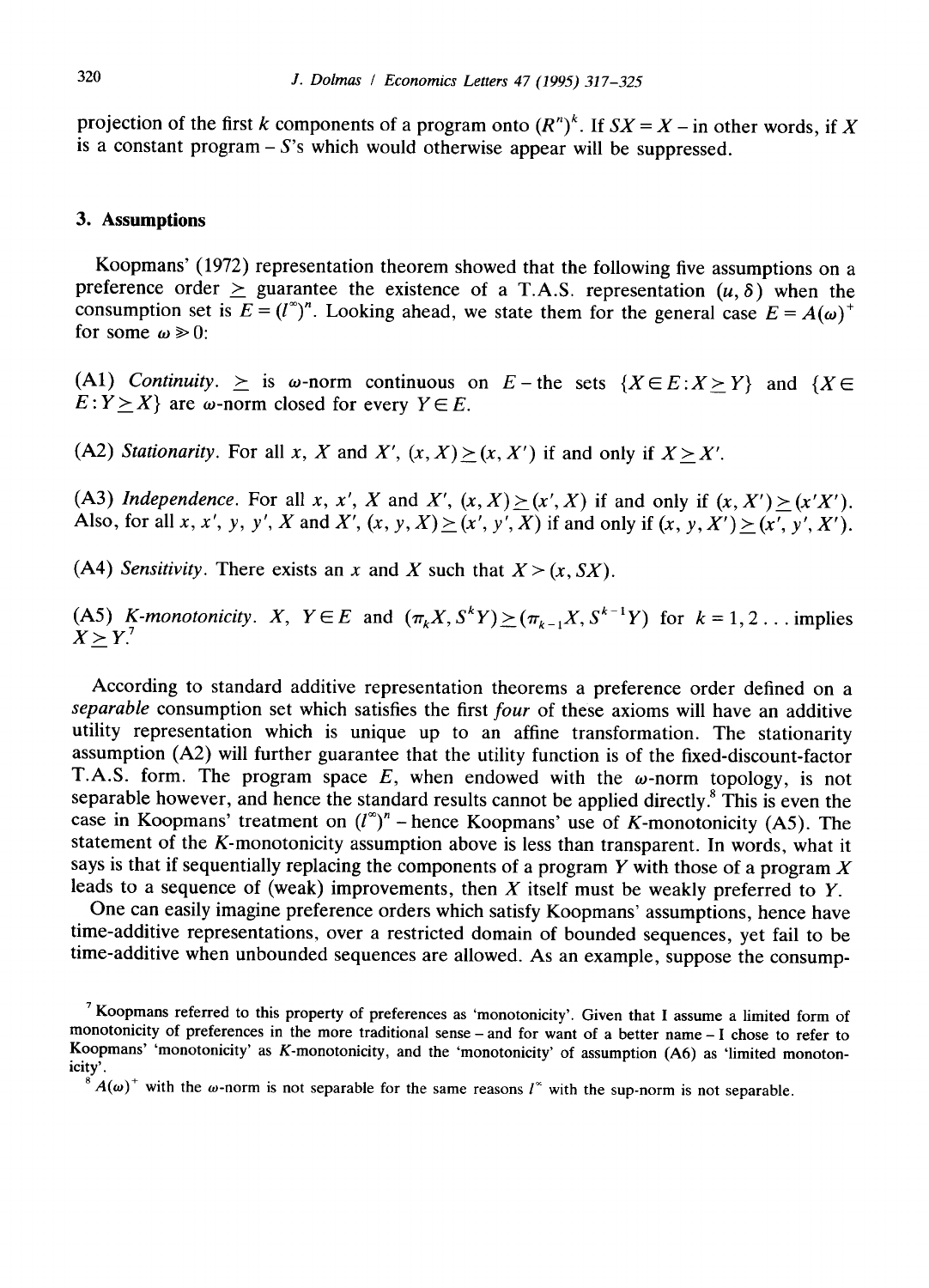tion set is that subset  $A(\omega)^+$  of  $R_+^{\infty}$  generated by an  $\omega$  of the form  ${\omega_i}_{i=1}^{\infty} = {\alpha'}_{i=1}^{\infty}$ , where  $\alpha > 1$ , and let  $X > Y$  if and only if  $U(X) \ge U(Y)$ , where

$$
U(X) = \lim \sup_{t} |x_t/\alpha^t| - \exp\left\{-\lim \inf_{T} \sum_{t=1}^{T} \delta^{t-1} x_t\right\},\,
$$

with  $\delta \in (0, 1)$ , but  $\alpha\delta > 1$ . Then  $\geq$  is T.A.S. on  $l^*$  (since the sum in the 'exp{.}' converges and  $\limsup |x/\alpha'| = 0$ ) but equal to  $\limsup |x/\alpha'|$  for any program for which the sum  $\sum_{t=1}^{T} \delta^{t-1}x_t$  diverges. Even for sequences in the latter category,  $\geq$  fails to satisfy only one Koopmans assumption, 'sensitivity', (A4). Clearly, then, allowing for unbounded growth is going to require a stronger set of axioms than Koopmans'. To Koopmans' assumptions, we will add the following:

(A6) *Limited monotonicity*. For any  $X \in E$ , there are  $\lambda \ge 0$  and  $\tau \ge 0$  with  $(\pi_{T}X, S^{T}(\lambda \omega)) \ge X$ for all  $T \geq \tau$ . For any  $X \in E$ , there is also a  $\hat{\tau} \geq 0$  with  $X \geq (\pi_r X, 0)$ ,  $\forall T \geq \hat{\tau}$ .

(A7) *Impatience.* For each  $X \in E$  there is an  $\alpha > 0$ , a constant program Z and an integer K such that  $(\alpha \pi_k X, Z) > X$  for all  $k \geq K$ .

Limited monotonicity (A6), as its name suggests, is a weakened form of monotonicity in the traditional, order-related sense. If preferences *were* actually monotone – so that  $X \geq Y$ implied  $X \ge Y$ -then, by definition of E, there would be for each X a  $\lambda \ge 0$  with  $(\pi_r X, S^T(\lambda \omega)) \ge X$  for *every T* ≥ 0. Likewise, *Y* would *always* be at least as good as  $(\pi_r Y, 0)$ for any T.

The 'impatience' assumption  $(A7)$  is a further step than K-monotonicity towards limiting the sensitivity of the preference order to the tail behavior of consumption streams. It states that for any program X, there is a factor  $\alpha$  by which it can be scaled, a date K after which it can be truncated, and a constant sequence  $Z$  appended in place of its original tail – all in such a way as to leave a program which is weakly preferred to the original.

## **4. Results**

For completeness, we record the following result, which shows that in more structured settings – when growth of  $\omega$  is balanced and preferences are homothetic – Koopmans' axioms are sufficient to guarantee the existence of a T.A.S. representation:

Theorem 1. Suppose that  $\geq$  satisfies (A1) through (A5), where  $\omega_t = \alpha^t \bar{\omega}$ ,  $\forall t$ , for some  $\bar{\omega} \geq 0$ *and*  $\alpha > 1$ . If  $>$  is, additionally, homothetic, then  $>$  has a T.A.S. representation.

*Proof.* Apply the mapping  $\phi: A(\omega)^+ \to (l^{\infty})^n$  defined by  $(\phi(X))_i = x_i/\alpha^i$  to induce an order on  $(l^{\infty})^n$  by  $X \succeq_{\alpha} Y$  if  $\phi^{-1}(X) \succeq \phi^{-1}(Y)$ . One shows that  $\succeq_{\alpha}$  satisfies (A1) through (A5) on  $(l^{\infty})^n$ given that  $\geq$  satisfies them on E. Homotheticity is required only to verify stationarity. Now, simply apply Koopmans' theorem to  $\geq_{\phi}$ , yielding a sup-norm continuous T.A.S. utility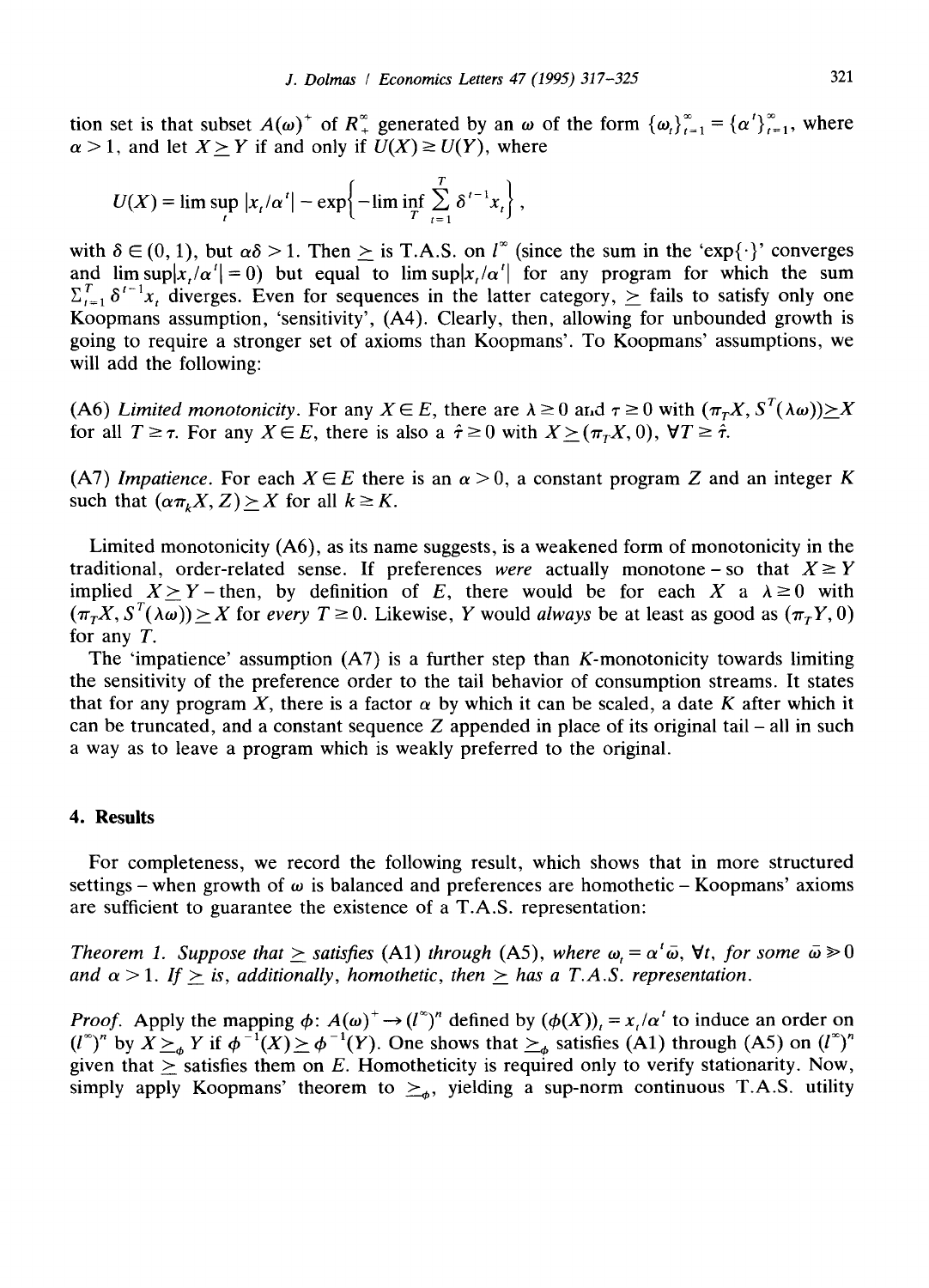function U representing  $\geq_{\phi}$  on  $(l^{\infty})^n$ . This in turn implies a T.A.S. representation for  $\geq$  given by  $X \geq Y$  if and only if  $U(\phi(X)) \geq U(\phi(Y))$ .  $\Box$ 

This result is of limited applicability, though one can conceive of circumstances in which the requirements of the theorem are satisfied. For example, consider an individual who can borrow and lend at a constant interest rate  $r$ , but faces an asymptotic non-negativity constraint on borrowing. Feasible consumption streams for such an agent obey  $c \leq \lambda(1+r)^t$  for some  $\lambda \ge 0$  - i.e. the feasible set is a set of the form  $A(\omega)^+$  as in the theorem, with  $\omega = (1 + r)^t$ .

The main result of the paper is:

*Theorem 2. Suppose that*  $\geq$  *is a preference order satisfying assumptions* (A1) *through* (A7), where  $\omega$  is bounded away from zero by a strictly positive constant program. Then  $>$  has a *T.A.S. representation*  $(u, \delta)$ .

*Proof.* The proof proceeds by steps similar to those in the proof of Koopmans' main proposition, representing  $>$  on successively larger subsets of  $E$  – first, the subset consisting of sequences whose tails coincide after some finite number of periods, then sequences whose tails are constant. Under the  $\omega$ -norm, these spaces are equivalent to a subset of finite-dimensional Euclidean space, so standard additive representation theorems apply. At this point we extend the representation to the subset of programs which, after some date T, grow like  $\omega$ . The final step of the proof shows that this last representation actually represents  $>$  on *all* of E. Since the proof is rather lengthy, it is given in a series of lemmas. The first two may be proven exactly as in Koopmans (1972) and hence are simply stated:

*Lemma 1. Under assumptions*  $(A1)$ – $(A4)$ , *the restriction of > to the subset of E consisting of programs which agree after some date T has an additive representation*  $U_T(X) = u(x_1) +$  $\delta u(x_2) + \cdots + \delta^{T-1} u(x_T) (\delta > 0)$  which is unique up to an affine transformation. Furthermore, *u and 6 are independent of T.* 

*Lemma 2. If, in addition to* (A1)-(A4), *we also assume* (A5), *then the representation from Lemma 1 may be extended to programs which are constant after some date T. Furthermore,*   $\delta$  < 1, and the contribution to total utility of a constant tail  $(z, z, z, \ldots)$  is  $\delta^{T}u(z)/(1 - \delta)$ .

We then have:

*Lemma 3. Under* (A1)–(A7),  $\sum_{r=1}^{\infty} \delta^{r-1} u(\lambda \omega_r)$  exists for every  $\lambda \geq 0$ .

*Proof.* By 'limited monotonicity' (A6), there is a  $\tau$  such for all  $T \ge \tau$ , we have  $\lambda \omega \ge (\pi(\lambda \omega),0) \ge (\pi(\lambda \omega),0)$ . By (A7), there is a constant program Z, an  $\alpha > 0$  and a K with  $(\alpha \pi_K(\lambda \omega), Z) \ge \lambda \omega$ , hence  $(\alpha \pi_K(\lambda \omega), Z) \ge (\pi_T(\lambda \omega), 0)$  for all  $T \ge \tau$ . Now, 0 and  $(\pi_T(\lambda \omega), 0)$ are both constant after T, as are  $(\alpha \pi_K(\lambda \omega), Z)$  and  $(\pi_L(\lambda \omega), 0)$ , for all  $T \ge \max\{K, \tau\}$ . Applying the utility representation from Lemma 2, we obtain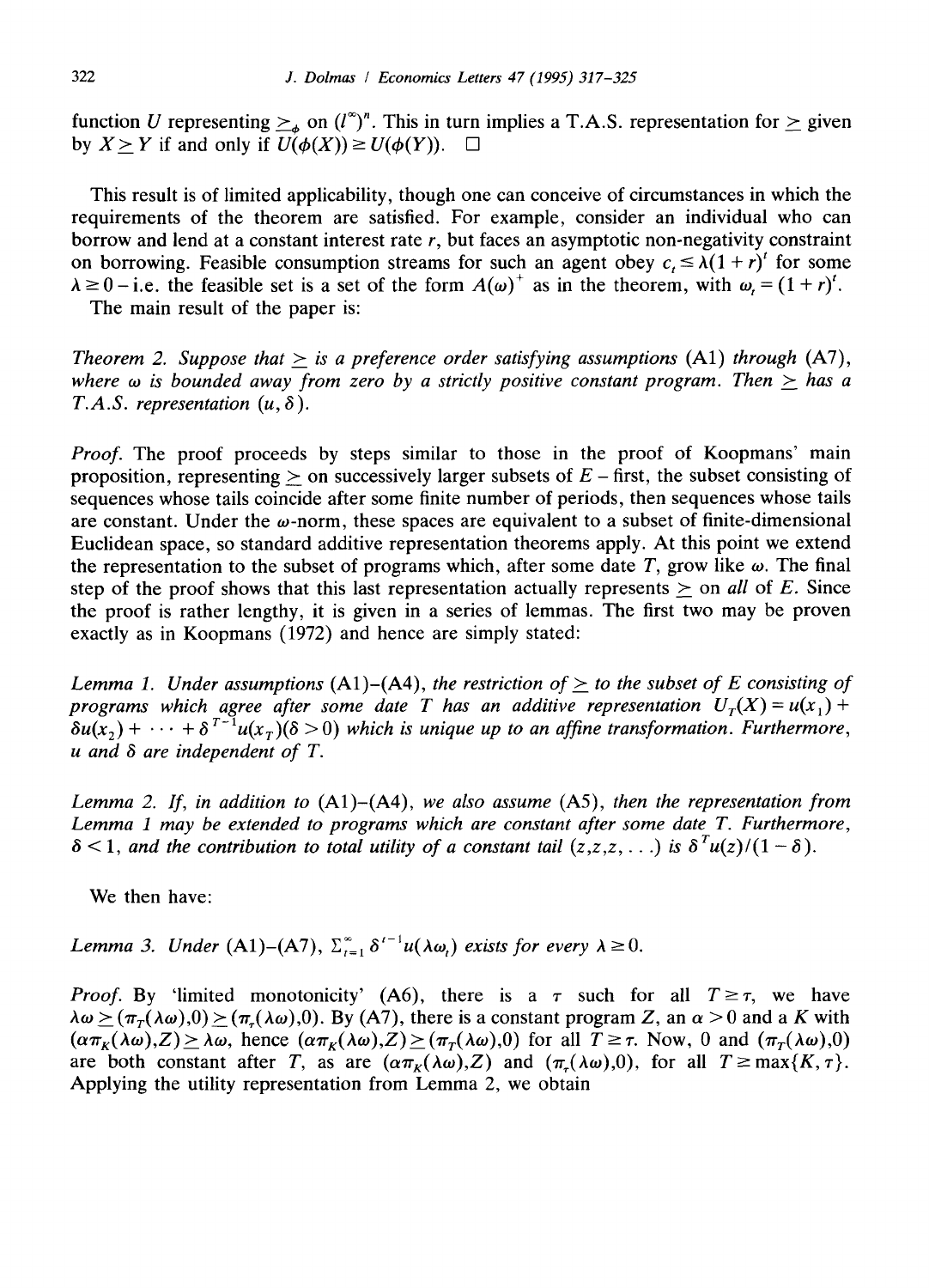$$
\sum_{t=1}^K \delta^{t-1} u(\alpha \lambda \omega_t) + \frac{\delta^K u(z)}{1 - \delta} \ge \sum_{t=1}^T \delta^{t-1} u(\lambda \omega_t) + \frac{\delta^T u(0)}{1 - \delta} \ge \sum_{t=1}^T \delta^{t-1} u(\lambda \omega_t) + \frac{\delta^T u(0)}{1 - \delta}
$$

This must hold for every  $T \ge \max\{K, \tau\}$ . Taking the limit as T goes to infinity, we have

$$
\sum_{t=1}^K \delta^{t-1} u(\alpha \lambda \omega_t) + \frac{\delta^K u(z)}{1-\delta} \ge \sum_{t=1}^\infty \delta^{t-1} u(\lambda \omega_t) \ge \sum_{t=1}^\tau \delta^{t-1} u(\lambda \omega_t) + \frac{\delta^T u(0)}{1-\delta}.
$$

It follows that  $\sum_{t=1}^{\infty} u(\lambda \omega_t)$  exists for every  $\lambda \geq 0$ .  $\Box$ 

Now, consider  $\{X \in E : S^T X = S^T(\lambda \omega) \text{ for some } \lambda \ge 0\}$ . Denote this space, which is still of finite dimension, by  $E_T$ . The same considerations that yield Lemmas 1 and 2 imply that the restriction of  $\geq$  to  $E_T$  has an additive representation identical to those of the previous lemmas with the exception of the term corresponding to the  $T + 1$ st factor space. Since the elements of this factor space are completely described by their  $\lambda$ 's, we may write the utility representation as

$$
U_{\tau}(X) = u(x_1) + \delta u(x_2) + \cdots + \delta^{T-1} u(x_T) + g_T(\lambda).
$$

This representation is again unique up to an affine transformation. Consideration of this representation for fixed  $\lambda$  implies that it must be an affine transformation of the previous utility representing the restriction of  $\geq$  to the space of ultimately identical programs. Now, consider the utility representation of programs which grow like  $\omega$  after period  $T + 1$ :

$$
U_{T+1}(X) = u(x_1) + \delta u(x_2) + \cdots + \delta^{T} u(x_{T+1}) + g_{T+1}(\lambda).
$$

Application of  $U_{T+1}$  to programs in  $E_T$  implies, given the uniqueness of both representations, that  $g_r$  and  $g_{r+1}$  are related by

$$
g_T(\lambda) = \delta^T u(\lambda \omega_{T+1}) + g_{T+1}(\lambda).
$$

Substituting recursively, we obtain

$$
g_T(\lambda) = \sum_{t=T+1}^{\infty} \delta^{t-1} u(\lambda \omega_t) + \lim_{T \to \infty} g_{T+1}(\lambda).
$$

That the sum on the right-hand side exists has been shown above. As for the limit of  $g_{T+1}(\lambda)$ , note that  $|g_r(\lambda) - g_{r+1}(\lambda)| = \delta^{r} u(\lambda \omega_r) \to 0$  for any  $\lambda \ge 0$ . Thus, for any  $\lambda \ge 0$ ,  $\{g_r(\lambda)\}_{r=1}^{\infty}$  is a Cauchy sequence of real numbers, and thus has a limit, say  $g(\lambda)$ . We thus have for any T that  $>$  is represented on  $E<sub>r</sub>$  by

$$
U_T(X)=\sum_{i=1}^T\delta^{i-1}u(x_i)+\sum_{i=T+1}^{\infty}\delta^{i-1}u(\lambda\omega_i)+g(\lambda).
$$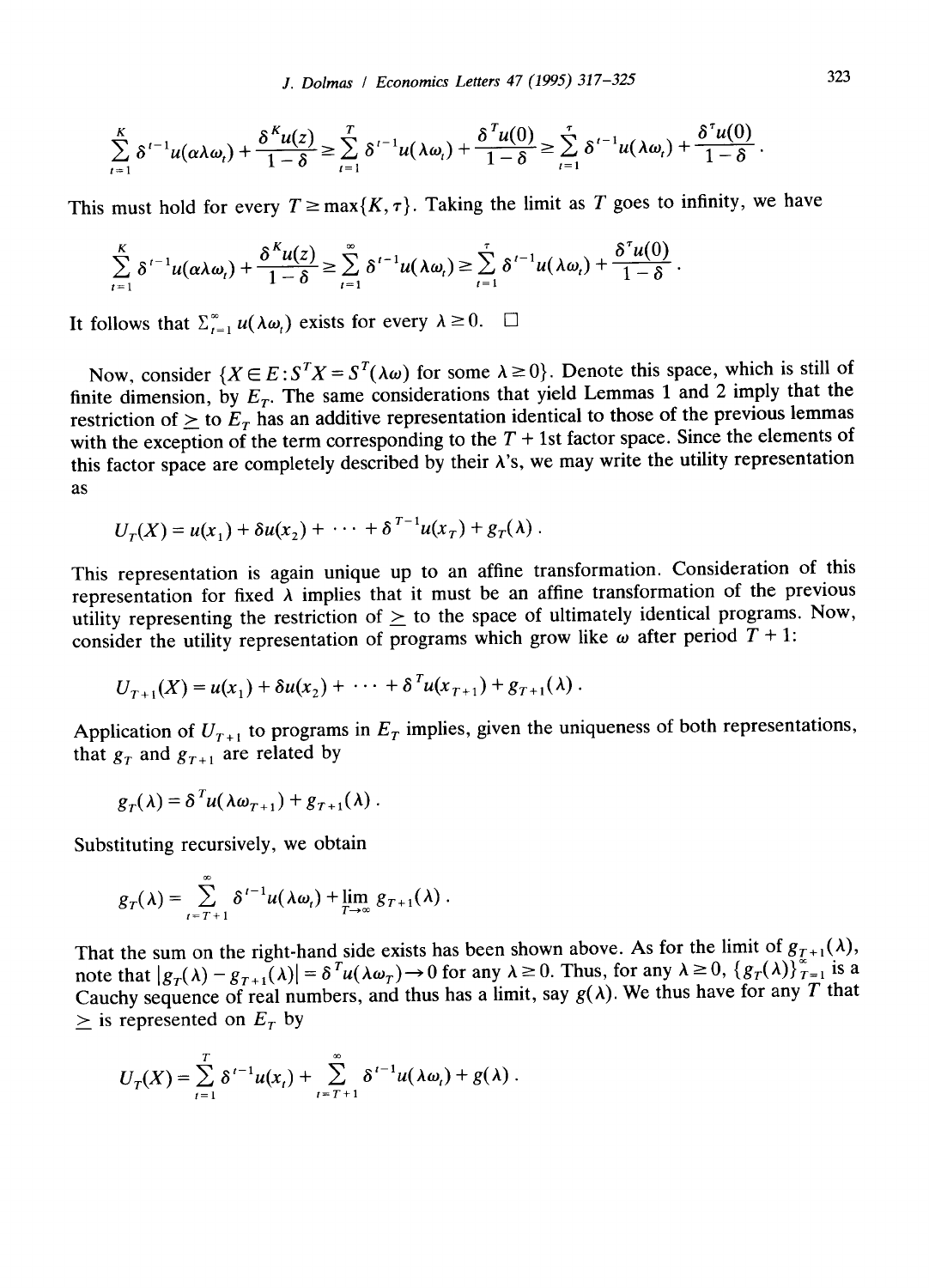A careful consideration of stationarity requirements, however, shows that  $g(\lambda)$  must be independent of  $\lambda$ , hence may be set to zero.<sup>9</sup>

For any  $X \in E$ , denote by  $U(X)$  the sum  $\sum_{i=1}^{\infty} \delta^{i-1} u(x_i)$ . Arguments similar to those applied to  $\lambda \omega$  show that  $U(X)$  exists for all  $X \in E$ . The final step in the proof of the theorem is to show that this U actually represents  $\geq$ .

So, let  $X, Y \in E$  with  $X > Y$ , but suppose that  $U(Y) > U(X)$ . Let  $\Delta = U(Y) - U(X) > 0$ . As in the proof of Koopmans' (1972) main theorem, consider two comparison paths  $Y^T =$  $(\pi_T Y, 0)$  and  $X^T = (\pi_T X, S^T(\lambda \omega))$  where  $\lambda$  is as in the first part of the 'limited monotonicity' assumption  $(A6)$  – that is,  $\lambda$  is such that  $X^T > X$  for T larger than some  $\hat{\tau}$ . We then have

$$
U(XT) - U(X) = \sum_{i=T+1}^{\infty} \delta^{i-1}[u(\lambda \omega_i) - u(x_i)],
$$

which can be made less than  $\Delta/3$  by taking T sufficiently large. Similarly,

$$
U(Y) - U(Y^T) = \sum_{i=T+1}^{\infty} \delta^{i-1} u(y_i) ,
$$

which is also smaller than  $\Delta/3$  for large enough T.

Combining the expressions  $U(Y) - U(X) = \Delta U(X^T) - U(X) \le \Delta/3$  and  $U(Y) - U(Y^T) \le \Delta/3$ 3 we have

$$
U(YT) - U(XT) \ge \Delta/3 > 0
$$

for all T greater than some T<sup>\*</sup>. Since X' and Y' are elements of  $E_T$ , and U represents  $\geq$  on  $E_T$ , we have  $Y' > X'$  for all  $T \geq T^*$ . But, given 'limited monotonicity', we have  $Y \geq Y'$  and  $X' \geq X$  for all sufficiently large T. Combining these, we have  $Y \geq X$ , a contradiction. So,  $X > Y$  implies  $U(X) \ge U(Y)$ .

Now, suppose that  $U(X) \ge U(Y)$ , but  $Y > X$ . Let  $X^T = (\pi_T X, 0)$  and  $Y^T = (\pi_T Y, S^T(\lambda \omega))$ , where now  $\lambda$  is such that  $(\pi_T Y, S^T(\lambda \omega)) \geq Y$  for large enough T. For such a T, we have  $Y^T \geq Y > X \geq X^T$ . As before, the constructed paths are both elements of  $E_T$ , and, since U represents  $\geq$  on  $E_T$ , we have  $U(Y^T) > U(X^T)$  for all T. Let  $0 < \Delta \leq U(Y^T) - U(X^T)$ . Now, by taking T sufficiently large, we can make  $U(Y^T) - U(Y) \le \Delta/3$  and  $U(X) - U(X^T) \le \Delta/3$ . Putting these expressions together, we have  $U(X) - U(Y) \ge \Delta/3 > 0$ , a contradiction. So,  $U(X) \ge U(Y)$  implies  $X > Y$ . This completes the proof of the theorem.

One can show that if  $\geq$  were 'myopic', or order continuous, it would automatically satisfy the impatience assumption  $(A7)$  as well as K-monotonicity  $(A5)$  and 'limited monotonicity'  $(A6)$ .<sup>10</sup> Loosely, making any change in the tail of a program, if the change is delayed sufficiently, yields a program arbitrarily 'close in order' to the original; order continuity of  $\geq$ then says that programs 'close in order' are 'close in preference'. Assumptions (A5)-(A7) are

<sup>&</sup>lt;sup>9</sup> To see this, use  $U_T$  and  $U_{T+1}$  to compare programs of the form  $(y, x_2, x_3, \ldots, x_T, x_{T+1}, \lambda \omega_{T+2}, \ldots)$  where y is fixed, applying stationarity and the affine uniqueness of the utility representations.

<sup>&</sup>lt;sup>10</sup> See Aliprantis et al. (1990) for the definition of order continuity.